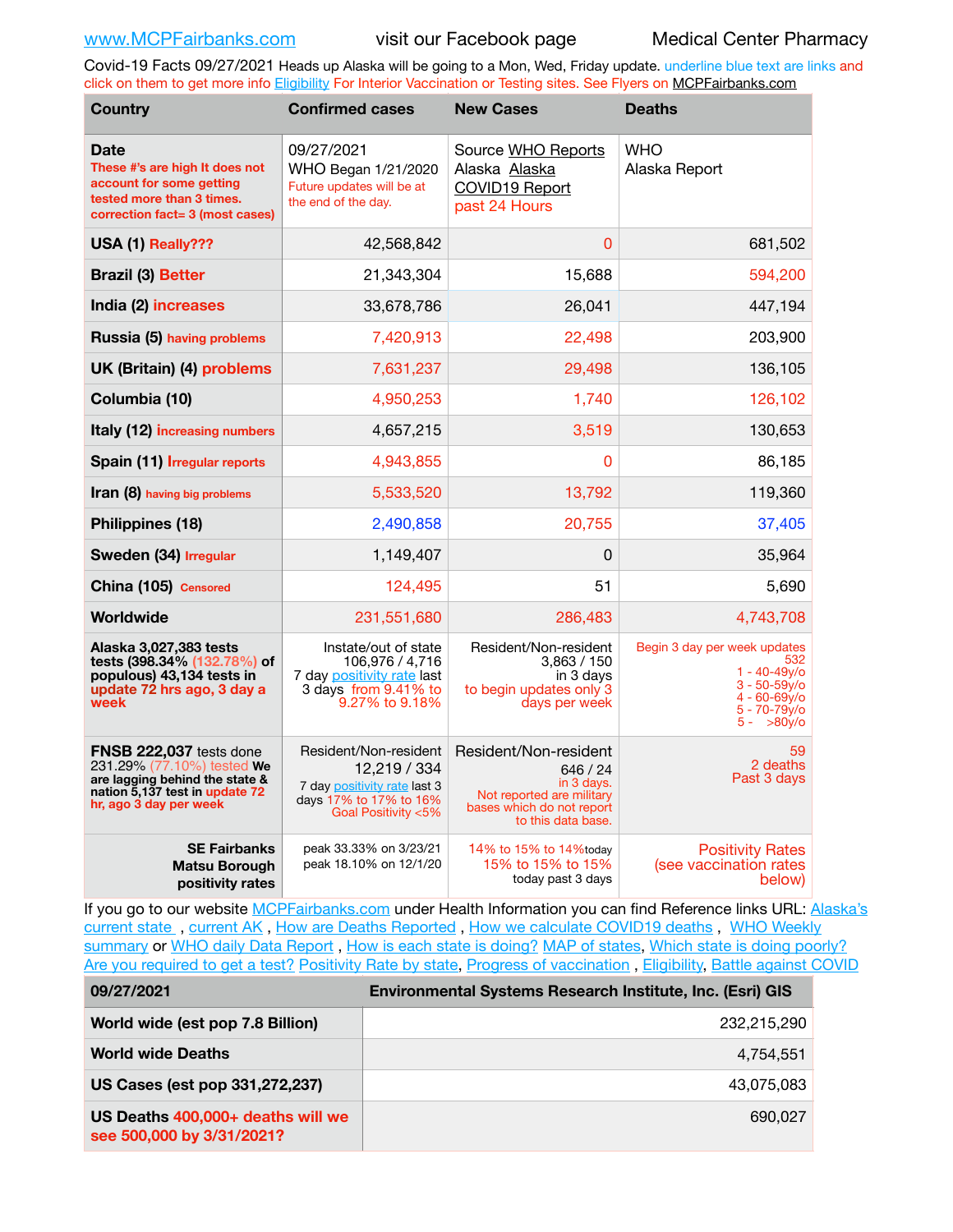# Impact of COVID-19 on the US Healthcare system

Estimated US Population 331.3 million 260.27% (86.76%) have been tested (861.5 million tests have been run) Estimated 5% of US population will test positive for Covid-19 16.56 million (currently 43.1 Million (13.01%) of population tested positive vs Alaska (14.08%) we have currently tested an est. 861.5 million based on 43.1 mill that have tested positive discount some of these numbers by 67% to account for multiple testing of same person.

If 8% will require hospitalization of the 16.56 million positive cases, we would need 1.325 million beds. Estimated by the American Hospital Association there are 800,000 staffed beds available.

The US has 2.8 hospital beds per 1000 our needs could be 56, China had 4.3, Italy 3.2, South Korea 12.3

The USNS Mercy and Comfort added 2,000 staffed beds, not ICU Of these estimated to be admitted to ICU 860,000. to ICU beds The US has 16,000 ICU beds we have 68,000-85,000 beds

 The Needs US could need 299,000 beds with ventilators  $\leq 16,000$  ventilators

**Summation:** Estimated needs could be 1.325 million hospitalized beds for just COVID-19 patients alone. If positives represents 5% of test run, then approximately 861.5 million have been tested, we have no idea how many tests have been run or how many multiple tests conducted on the same person, resulting in 43.1 million positive tests run with 690,027 total deaths with 3,655 deaths in the past 72 hours, ave 2320/day. In AK, with 106,976 positive cases 14.08% of Alaska, 2,342 hospitalizations, and 532 deaths. Hospitalization rate is 2.19% of those that test positive, Death Rate 0.48% overall or 22.72% of those hospitalized. Those >60 y/o represent 15% of positive cases, yet represent 80% of deaths. 788,189 vaccines given equal approximately 375,384 (49.39%) completed series and 412,805 (54.32%) vaccinated once of population.

Normal ICU stay 5-7 days, estimated ICU stay for COVID-19 2-3 weeks and they could tie up a ventilator for that length of time also, helping only 1/3 as many patients.

This is why we need to flatten the curve by social spacing and only essential travel.

Expected Death (these are just estimates based on other countries) if 5% of the US Population (16.56 million) test positive we are now at 29.137 million positive (8.8%) and if

1% die = 165,600 people

2% die = 311,200 people

3% die = 496,800 people

6% die = 993,600 people obviously we have passed the 1.325 million positive cases we are at 38.176465 million so if 5% of the US population (16.56 million) test positive and 6% of those die = 993,600 deaths if no vaccine, or if 3.09% (511,704) will die, but we are 11.5% of the population, we know 1.65% die or 631,809 people. World wide death rate of positive tests actually 2.05%. The US is at 690,027 1.60% of those actually tested positive, that is 70% lower death rate than when we started in 3/2020 , started at 6%. But we are slipping Death % have gone from 1.67 to 1.82%. There are 7.8 Billion people in the world 331.3 million live in the US (4.2% of the world's population) 13.01% have tested positive. The US deaths represents 14.51% of the world's death numbers and 18.55% of worldwide confirmed cases we should be at 4.2%. Interesting the US has access to the greatest health care in the world, yet experienced 1 death of 5 deaths worldwide or 20% of the worlds death yet represent only 4.2% of the population. What are we doing wrong?

In comparison to the flu in the US.

CDC Estimates. From 2010 to 2016, the flu-related death rate was between 12,000 and 56,000, with the highest season being 2012 to 2013 and the lowest being 2011 to 2012. Most deaths are caused by complications of the flu, including pneumonia or a secondary bacterial infection of the heart or brain. or 2,000 to 9,333 per year. In 2020 in the US has 19 million cases 180,000 hospitalized and 10,000 (0.052%) have died, typically it is 2% will die, compared to 1.60% with COVID19. 260.27% (US), 398.34% (Alaska), & 231.29% (Fbks) are still too few to protect us from future outbreaks. Experts feel that we need either need people to get infected with the virus and develop antibodies or get vaccinated to create immune antibodies to protect us, that we need >65% of the population to have positive antibody tests and preferably 70-90%, one expert felt they would not feel confident til >85% were positive, to give assurance (herd immunity) in order to go without masks and social distancing. NY City seems to have the highest number at 20%. Testing is so important. Currently we are testing at 49.92 Million tests per month. At this rate to test everyone once it will take 6.57 months or over 0.67 years. To test 3 times it would take 19.71 months or almost 2 years still from now

The [Flu](https://lnks.gd/l/eyJhbGciOiJIUzI1NiJ9.eyJidWxsZXRpbl9saW5rX2lkIjoxMDMsInVyaSI6ImJwMjpjbGljayIsImJ1bGxldGluX2lkIjoiMjAyMTAyMjYuMzYwNDA3NTEiLCJ1cmwiOiJodHRwczovL3d3dy5jZGMuZ292L2ZsdS93ZWVrbHkvb3ZlcnZpZXcuaHRtIn0.ePMA_hsZ-pTnhWSyg1gHvHWYTu2XceVOt0JejxvP1WE/s/500544915/br/98428119752-l) (Influenza kills approximately 1-2% of those infected ([1.6% positivity in Alaska](http://dhss.alaska.gov/dph/Epi/id/SiteAssets/Pages/influenza/trends/Snapshot.pdf) zero deaths for flu), SARS killed 800 people total, COVID19 appears to kill 1.60% (690,027) of those that test positive (13.01% of US COVID) or 20% less deadly than the flu and seems to be more contagious. (Seems to spread more readily) [Flu](https://lnks.gd/l/eyJhbGciOiJIUzI1NiJ9.eyJidWxsZXRpbl9saW5rX2lkIjoxMDEsInVyaSI6ImJwMjpjbGljayIsImJ1bGxldGluX2lkIjoiMjAyMTAyMjYuMzYwNDA3NTEiLCJ1cmwiOiJodHRwOi8vZGhzcy5hbGFza2EuZ292L2RwaC9FcGkvaWQvUGFnZXMvaW5mbHVlbnphL2ZsdWluZm8uYXNweCJ9.oOe3nt2fww6XpsNhb4FZfmtPfPa-irGaldpkURBJhSo/s/500544915/br/98428119752-l)  [rates dropped from 300 to single digits this year](https://lnks.gd/l/eyJhbGciOiJIUzI1NiJ9.eyJidWxsZXRpbl9saW5rX2lkIjoxMDEsInVyaSI6ImJwMjpjbGljayIsImJ1bGxldGluX2lkIjoiMjAyMTAyMjYuMzYwNDA3NTEiLCJ1cmwiOiJodHRwOi8vZGhzcy5hbGFza2EuZ292L2RwaC9FcGkvaWQvUGFnZXMvaW5mbHVlbnphL2ZsdWluZm8uYXNweCJ9.oOe3nt2fww6XpsNhb4FZfmtPfPa-irGaldpkURBJhSo/s/500544915/br/98428119752-l) note the start of mask wearing impacted flu numbers.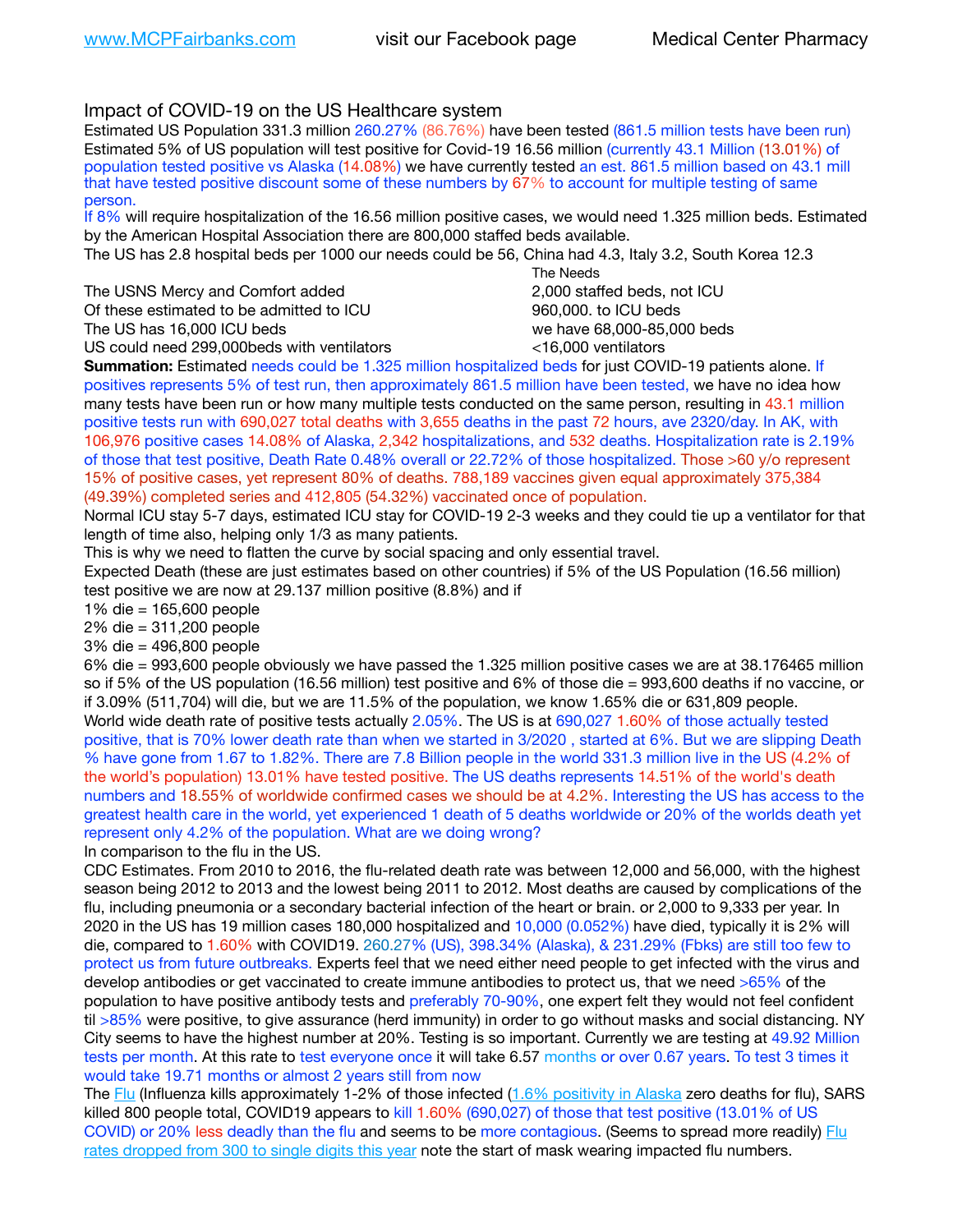[www.MCPFairbanks.com](http://www.MCPFairbanks.com) visit our Facebook page Medical Center Pharmacy

Alaska has 106,976 so far 12,219 in Fairbanks or 1 of every 9 of Alaskans, and with 59 of 532 deaths 1 in 9, the first case was transient foreign airline crew member. Interesting, the Source of Alaska's SARS-Cov2 virus originated not from East Asia by travelers or the west coast (Washington where it was first observed) , but came from the east coast of the US, and they were inoculated first from Europe, accordingly from New York's Governor and CDC. Currently 40 Variants known, only 14 of major concern in the US. (Europe's (china's)) Primary, plus an Ohio variant (COH.20G/501Y), California, [UK](https://www.cdc.gov/coronavirus/2019-ncov/transmission/variant-cases.html) (B.1.1.7), (7) South African (1.351), India (Delta), Delta-Plus, Peru (Lambda(C.37)), Mu (Columbia) and (2) Brazil (P.1), we have seen 6, Europe's (China) [variant,](https://www.webmd.com/lung/news/20210318/cdc-who-create-threat-levels-for-covid-variants?ecd=wnl_cvd_031921&ctr=wnl-cvd-031921&mb=kYbf7DsHb7YGjh/1RUkcAW0T6iorImAU1TDZh18RYs0=_Support_titleLink_2) California, Brazil, UK, South Africa, India (delta) now representing 96% of new tests, Mu (Columbia) the latest in Alaska so far, the last 5 in particular as they have a 50% increase in transmissibility vs 20% in the others over the China variant, the delta variant is 50% more transmissible than the UK (B.1.1.7)version, Mu(Columbia). For the latest in [Variance issues in Alaska](https://lnks.gd/l/eyJhbGciOiJIUzI1NiJ9.eyJidWxsZXRpbl9saW5rX2lkIjoxMDgsInVyaSI6ImJwMjpjbGljayIsImJ1bGxldGluX2lkIjoiMjAyMTA4MDUuNDQxMzM4NzEiLCJ1cmwiOiJodHRwOi8vZGhzcy5hbGFza2EuZ292L2RwaC9FcGkvaWQvc2l0ZWFzc2V0cy9wYWdlcy9odW1hbmNvdi9BS1NlcUNvbl9HZW5vbWljU2l0dWF0aW9uUmVwb3J0LnBkZiJ9.wjCZc7vYm_CIgdjPTJyJ9ehoQjtub_KeZLTKgTIA69A/s/500544915/br/110405970878-l)

**Best practice protection** is good personal Hygiene do not touch eyes, nose, mouth, wash hands frequently for at least 20-30 seconds, before you touch your face, and observe personal spacing of 6-18 feet. Remove your shoes in your house, frequently clean surface areas, let the cleaner sit 15-20 sec before wiping off. **We are recommending to wear any kind of mask.**

Drug treatment is being researched, but as yet not been verified, only suggested. Best to isolate those sick and isolate those most susceptible (old and preconditioned with risk factors)

**Risk factors:** Cardiovascular disease (56.6%), Obesity (41.7%), Diabetes (33.8%), age >60, respiratory problems, especially smokers or those who vape, High Blood Pressure

If you have been exposed self isolate for 2-4 weeks

One episode in China, a man tested negative for 27 days before showing symptoms. So Isolation may want to be considered up to 4 weeks not just 10-14 days.

Italy 1 in 10 positive cases admitted to ICU due to Hypoxic failure requiring mechanical ventilation. In NY it was 1 in 7 that required hospitalization, of the 5700 hospitalized 2634 were discharged (79% (2081)) or added (21%(553)), 9 in 10 put on a ventilator died.

Public policy development and education is important. **How Long does Covid-19 stay on objects**

| up to 3 hours |                            |
|---------------|----------------------------|
| 4 hrs         |                            |
| 9.04 hrs      | (Influenza virus 1.82 Hrs) |
| 11 hours      |                            |
| 24 hrs        |                            |
| 72 hour       |                            |
|               |                            |



## Updated graph numbers.

| Project outward                |                        |
|--------------------------------|------------------------|
| Exhalation can spray           | $1.5$ m $(4.9$ ft)     |
| spittle (droplets)             |                        |
| Coughing                       | $2 \text{ m}$ (6.6 ft) |
| Sneeze                         | 6 m (19.7 ft)          |
| Development of immune response |                        |



Later antibody testing tells us if you have been exposed and survived.

But does not tells us if you have immunities to the virus. We will need to have both tests done in order to open the community..

Viral Antigen and Viral RNA tells us you have the disease and can spread the disease and if you can or are currently sick. IgM (short term) and IgG (long term antibodies) tells us you have experienced the virus or had the vaccine, and got over it. You may be resistant if your [antibody levels](https://www.cdc.gov/coronavirus/2019-ncov/lab/resources/antibody-tests.html) are high enough. [Current](https://l.facebook.com/l.php?u=https://www.itv.com/news/2020-10-26/covid-19-antibody-levels-reduce-over-time-study-finds?fbclid=IwAR3Dapzh1qIH1EIOdUQI2y8THf7jfA4KBCaJz8Qg-8xe1YsrR4nsAHDIXSY&h=AT30nut8pkqp0heVuz5W2rT2WFFm-2Ab52BsJxZZCNlGsX58IpPkuVEPULbIUV_M16MAukx1Kwb657DPXxsgDN1rpOQ4gqBtQsmVYiWpnHPJo2RQsU6CPMd14lgLnQnFWxfVi6zvmw&__tn__=-UK-R&c%5B0%5D=AT1GaRAfR_nGAyqcn7TI1-PpvqOqEKXHnz6TDWvRStMnOSH7boQDvTiwTOc6VId9UES6LKiOmm2m88wKCoolkJyOFvakt2Z1Mw8toYWGGoWW23r0MNVBl7cYJXB_UOvGklNHaNnaNr1_S7NhT3BSykNOBg) [View of antibodies/immunity](https://www.livescience.com/antibodies.html)[.](https://www.itv.com/news/2020-10-26/covid-19-antibody-levels-reduce-over-time-study-finds) We

22.50%

45.00%

67.50%



90.00%<br>Which Age group have received What % of the vaccin

What % of the Age Group have been Vaccinated

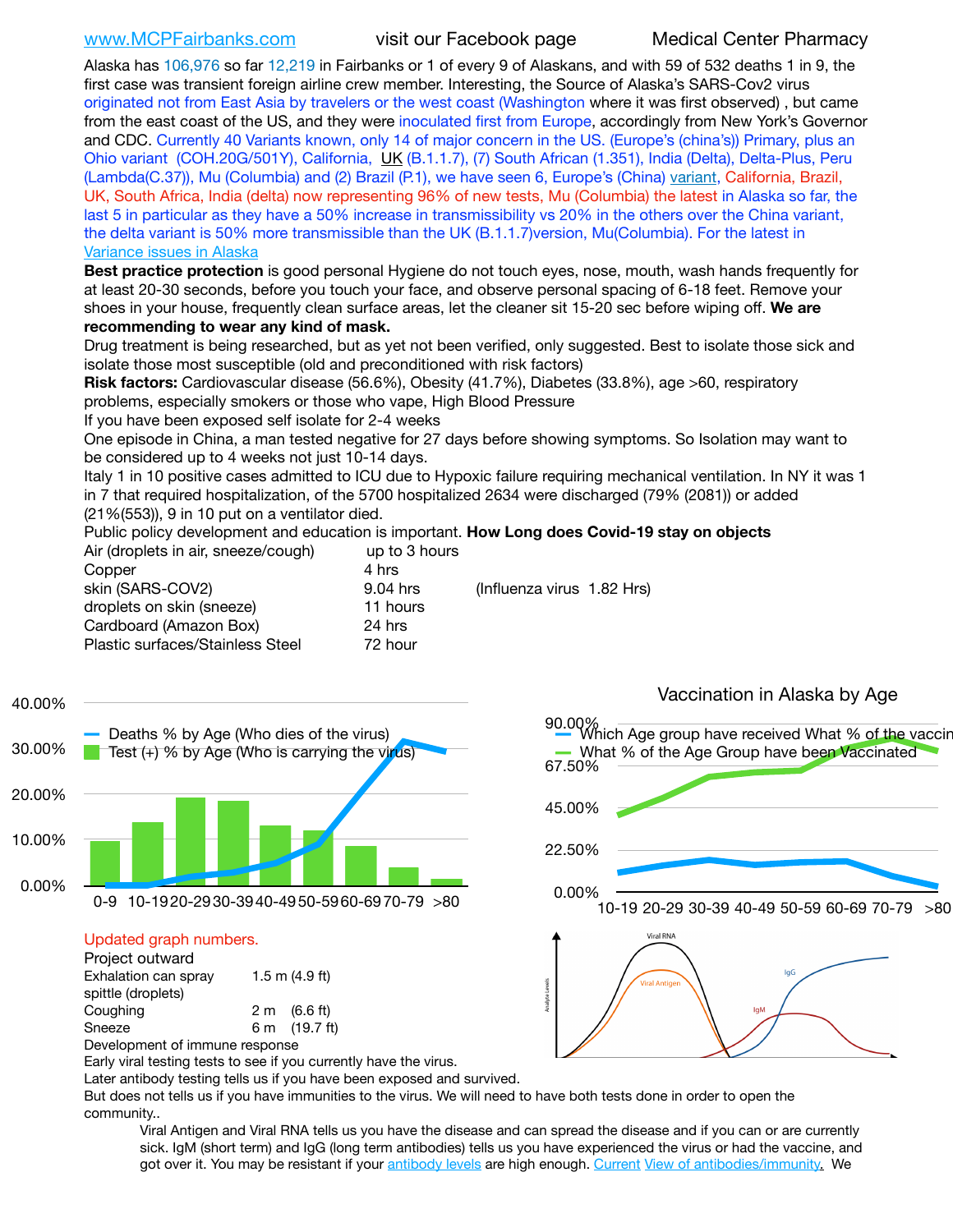[www.MCPFairbanks.com](http://www.MCPFairbanks.com) visit our Facebook page Medical Center Pharmacy

have tested currently 398.34% (132.78%) of the Alaskan population and over little over 260.27% (86.76%) of the US population, discount these numbers by 67% to reflect multiple testing of the same person. To be safe, we need at least 25% to see if we are making progress,  $60\%$  to [barely qualify](https://www.nature.com/articles/d41586-020-02948-4) to be safe, and  $70-90\%$  to be assured we will not see a second wave of sickness. Some experts will [not feel safe til we are at 85%](https://www.bannerhealth.com/healthcareblog/teach-me/what-is-herd-immunity). See bottom of last page to see how and where in Alaska do we and each of the boroughs stack up, compared to other states and the nation. Three types of clinical laboratory COVID-19 or SARS-CoV-2 tests are being developed:

 Molecular Gene sequencing (current method), Viral antigen (testing parts of the virus), Host antibody tests (serology). They detect the virus in different ways.

Mask & [Mask Usage:](https://www.nationalgeographic.com/history/2020/03/how-cities-flattened-curve-1918-spanish-flu-pandemic-coronavirus/) N95 filter out 95% of the particles in the air 3 microns in size or larger.

| Mold sizes are abou |  |  |  |
|---------------------|--|--|--|
|---------------------|--|--|--|

| Conflict                                                 | Comba<br>t Death | Past<br>72<br>hours |
|----------------------------------------------------------|------------------|---------------------|
| <b>Revolutionary</b><br>War                              | 8,000            |                     |
| Civil War                                                | 214,938          |                     |
| <b>World War I</b>                                       | 53,402           |                     |
| World War II                                             | 291,557          |                     |
| <b>Korean Conflict</b>                                   | 33,686           |                     |
| <b>Vietnam</b>                                           | 47,424           |                     |
| <b>Gulf War</b>                                          | 149              |                     |
| Afghanistan                                              | 1,833            |                     |
| <b>Iraq</b>                                              | 3,836            |                     |
| <b>1918 Flu</b>                                          | 675,000          |                     |
| 9/11 deaths                                              | 2,977            |                     |
| <b>COVID19 deaths</b><br>from 1/20/2020 to<br>09/27/2021 | 690,027          | 3,655               |

at are about 10-12 microns in size. Bacteria are larger, so is dust, Gas molecules and viruses are smaller. PM2.5 are 2.5 microns in size. **Viruses** can be 1 micron in size, 0.3 micron in size, or 0.1 microns in size, so they **will pass right through**. **We recommend wearing any mask, the mask may provide up to 5 times the protection** ver **wearing no mask at all**. It still **does not protect** the wearer from contracting the infection, it **can inhibit** the spreading, something is **better than nothing at all**. **Remember there is a clean side ( the side towards you) and a dirty side,** the side to the contaminated air is dirty. If you are COVID positive then this is reversed.

When handling the mask, do not touch the dirty side and then touch your face, Wash properly your hands first after touching the dirty side before touching your face. If you are infected the dirty side is the inside surface of the mask. Wash your homemade mask in hot water wash >133F (for at least 10 minutes) and rinse to sanitize with high heat >133F Plus and a weak bleach or peroxide (not Both) the mask. Daily if possible. If you are a frontline health care provider with a homemade fabric mask 2 hours. Do not touch the dirty side.

Mask usage: 5/13/21 While the CDC has changed it's recommendations for those who have gotten vaccinated to go mask free, except on Mass Transportation such as buses and airline, or when in crowded situations, like concerts.

Those that have not been vaccinated are still advised need to wear a mask, they are now the population at risk.

The risk has now increased for those non-vaccinated folks. They no longer have the masked people in the community to protect them. While those who have been vaccinated will not get sick or as sick. They can still pass, much more easily without the masks, the virus to those who have not been vaccinated to make them sick.

Therefore, it is even **more imperative** that those that have not been vaccinated, wear a mask to protect themselves, or get vaccinated. The sea of those with the potential to have the virus now are those <12 y/o of age, those >  $12y$ /o who have not been vaccinated, or those who have been vaccinated and are transitory carriers. Currently, this is about 50% of the US population and about 60% of the Alaskan population. And about 80% of all children under 18y/o at this moment.

**Alcohol solutions** should be 60-80% alcohol **70%** is optimal. **Keep wet and rub 30 seconds**, or Happy Birthday song sung 3 times. **Hydrogen peroxide diluted to 2%** or 4 teaspoonful per quart of water (20ml per 946ml) Bleach the same ratio **Vinegar and ammonia are good cleaning agents, but not disinfectants**. **Do not mix** any of these agents together, toxic fumes can result. **Disinfectants, in order to be effective**, should remain on the applied surface, to be cleaned moist **(wet) for 30 seconds to 4 minutes** depending on material. Caution may dissolve glue or adhesives or bleach and discolor items, check with manufacturers. Do not let it get inside electronic devices. UV (10 minutes), [UV light](http://www.docreviews.me/best-uv-boxes-2020/?fbclid=IwAR3bvFtXB48OoBBSvYvTEnKuHNPbipxM6jUo82QUSw9wckxjC7wwRZWabGw) only kills where it can see.

### **Myths**

Taking hot baths, using colloidal silver, eating garlic soup, gargling with bleach are not proven to be effective. We have already seen using chloroquine taking the wrong form in the wrong dose can be fatal, one death and one critically injured. (see Arizona couple after listening to the past-president)

**We have heard of all kinds of cures.** To date there is no curative or preventative treatments, only supportive therapy. At this point there is **no proof** that Quinine, zinc, Hydroxychloroquine, Chloroquine, or Vitamin C works. As they say wives-tale at best, irresponsible reporting most likely. We have seen no information that they work.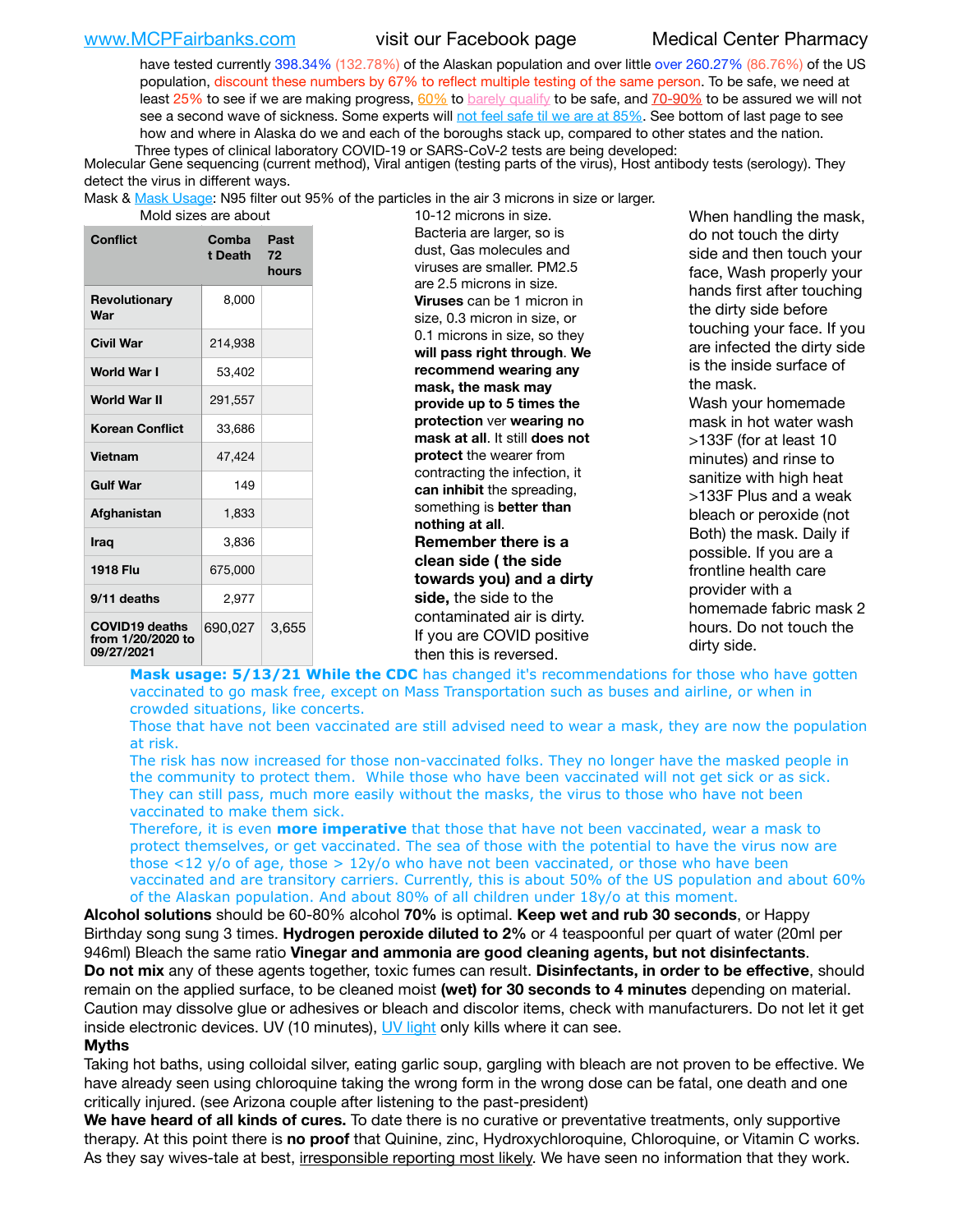There have been ineffective dosing issues, over-dosing issues, permanently killing the senses of smell or taste, inappropriate usage, cardiac arrhythmias, and death from the usage of these agents have been reported. The virus may die out with heat of summer, or cold weather, this is a myth, There are a couple of studies at show the virus can withstand 98F. We know the body tries to use up to 104F to potentiate our immune system, to kill viruses. Taking NSAID, Aspirin, Ach-Inhibitors, Arb's and you get the COVID-19 infection are not contraindicated and no clinical evidence that says you should stop any of these classes of medications. It would be misguided and ill advised if you did so, In other words, Unless your doctor makes changes, keep taking your medications unless told to do otherwise.

**Vaccine Myths and Fake information:** There are no microchips, tracking devices, fetus tissue, at all in the vaccines. Vaccines will not and can not change your DNA., It can not change the fertility of men or women. It seems to be safe to the fetus and pregnant women. You should continue to wear a mask til we get to Herd Immunity levels, but can remove masks if you are outdoors, but not at concerts where you are close together. You should still get vaccinated complete series) even if you got COVID. If you have some of the co-morbidities, it is important that you do get vaccinated, the side effects of the vaccine will be milder and survivable than getting COVID. When you have questions, ask a pharmacist or your doctor.

As of 12/21/20, DHSS was aware of 11 reports regarding possible allergic reactions from Alaska's sparas assembly hospitals to CDC: Bartlett Regional Hospital (8), Providence Alaska (2) and Fairbanks Memorial Hospital (1). Two were identified as anaphylaxis and one of those resulted in hospitalization for ongoing monitoring. In the other three cases, symptoms were mild and not considered anaphylaxis. the hospitalized patient has been discharged and is doing well. The CDC said there appears to be no obvious geographic clustering of these reactions, nor was a specific production lot involved. People who experience anaphylaxis after the first dose should not receive

a second dose, according to CDC recommendations. For being one of the first states in that nation to start vaccinating, those <16y/o, we have slowed down vaccinations to where we are now way behind. More people are getting sick more frequently. Soon we will have more deaths. Due to vaccination resistance, Alaska has pushed itself into near last place, in the nation, as to when we will reach "herd immunity". This is the date when we can safely remove our masks and other restrictions.

Check our website [www.MCPFairbanks.com](http://www.MCPFairbanks.com) for the 13 testing sites in the interior of Alaska.



United States

Who is eligible now? All Alaskans >12 y/o, can receive the Pfizer vaccine and those >16 y/o can receive all of the other vaccines, all visitors can get vaccinated. Johnson and Johnson, has been reinstated, but I would caution not to give it to women 12-50 years old. For details about eligibility, to find a provider

visit [covidvax.alaska.gov.](https://lnks.gd/l/eyJhbGciOiJIUzI1NiJ9.eyJidWxsZXRpbl9saW5rX2lkIjoxMDYsInVyaSI6ImJwMjpjbGljayIsImJ1bGxldGluX2lkIjoiMjAyMTAxMjguMzQwODU3NjEiLCJ1cmwiOiJodHRwOi8vZGhzcy5hbGFza2EuZ292L2RwaC9FcGkvaWQvUGFnZXMvQ09WSUQtMTkvdmFjY2luZS5hc3B4In0.-Xwhl42jAWOMS7ewfS85uxwrwjohCso3Sb81DuDKtxU/s/500544915/br/93796640171-l) for vaccination sites or call 1-907-646-3322 for questions [covid19vaccine@alaska.gov](mailto:covid19vaccine@alaska.gov?subject=COVID19%20Vaccine%20questions) 9 am – 6:30 pm Monday - Friday and 9 am-4:30 pm Saturday and Sunday. You may be put on hold, but you will not need to leave a message for a return phone call if you call within business hours. Keep these tips in mind when scheduling. checkout our website [www.MCPFairbanks.com](http://www.MCPFairbanks.com) Please keep these tips in mind when scheduling. Be sure to keep and save your proof of vaccination cards as you may need it for travel purposes in the future.

Gao Fu, the director of the China Centers for Disease Control, admitted on 4/10/2021 that the country's vaccines don't exactly give Covid-19 a khockout blow. One study from Brazil found that the vaccine from the Chinese company Sinovac was 50.4% effective, compared to Pfizer's 97%. Fu said the government is looking for ways to boost effectiveness.

# Many Alaskans live with underlying health concerns

You can not change your age but you can affect change with other risk factors. Nov. 17, 2020 for more information check out [Alaska DHSS Insights](http://dhss.alaska.gov/dph/Epi/id/Pages/COVID-19/blog/20201117.aspx)

Epidemiologists within the Section of Chronic Disease Prevention and Health Promotion analyzed reports from about 8,500 randomly-selected Alaska adults who participated in the annual [Behavioral Risk Factor Surveillance System \(BRFSS\)](http://dhss.alaska.gov/dph/Chronic/Pages/brfss/default.aspx) telephone survey between 2016 and 2018. About 67% of Alaska adults  $-$  two out of three  $-$  have at least one of the following ongoing health concerns that have been shown to increase chances for serious illness from COVID-19:

- 46% of Alaska adults are current or former smokers
- 32% have obesity BMI >30.0
- 8% have type 1 or type 2 diabetes
- 6% have chronic obstructive pulmonary disease (COPD)
- 5% have heart disease or have had a heart attack
- 2% have chronic kidney disease